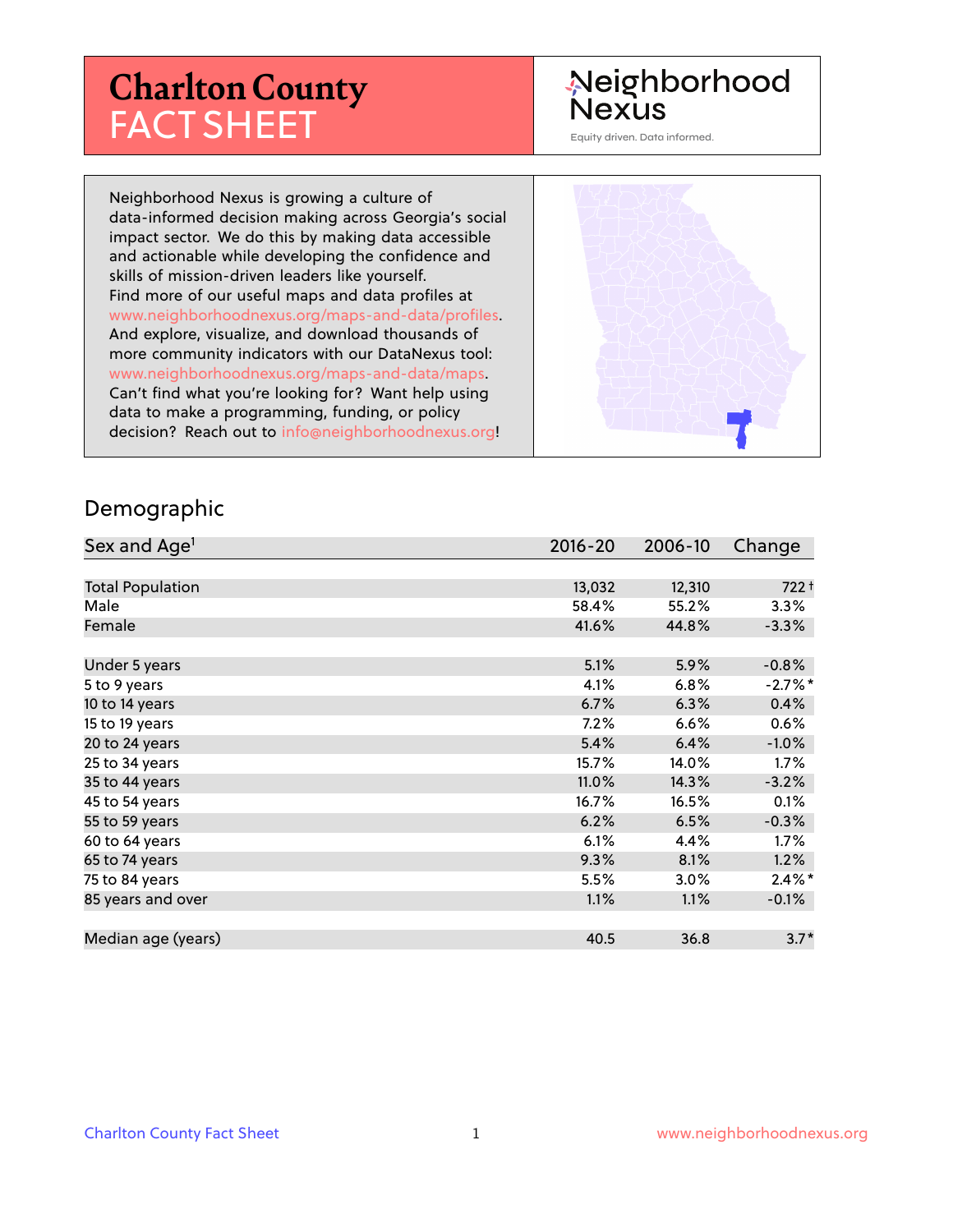# Demographic, continued...

| Race <sup>2</sup>                                            | $2016 - 20$ | 2006-10 | Change     |
|--------------------------------------------------------------|-------------|---------|------------|
| <b>Total population</b>                                      | 13,032      | 12,310  | $722 +$    |
| One race                                                     | 96.0%       | 99.7%   | $-3.7%$ *  |
| White                                                        | 65.4%       | 67.8%   | $-2.4\%$ * |
| <b>Black or African American</b>                             | 26.3%       | 31.3%   | $-4.9%$ *  |
| American Indian and Alaska Native                            | 1.2%        | 0.4%    | $0.9\%$ *  |
| Asian                                                        | 1.1%        | 0.0%    | 1.1%       |
| Native Hawaiian and Other Pacific Islander                   | 0.1%        | 0.0%    | 0.1%       |
| Some other race                                              | 1.8%        | 0.3%    | $1.6\%$ *  |
| Two or more races                                            | 4.0%        | 0.3%    | $3.7\%$ *  |
| Race alone or in combination with other race(s) <sup>3</sup> | 2016-20     | 2006-10 | Change     |
| Total population                                             | 13,032      | 12,310  | $722 +$    |
| White                                                        | 69.0%       | 68.1%   | 0.9%       |
| <b>Black or African American</b>                             | 28.8%       | 31.5%   | $-2.7%$ *  |
| American Indian and Alaska Native                            | 2.3%        | 0.4%    | $1.8\%$ *  |
| Asian                                                        | 1.5%        | 0.0%    | $1.5\%$ *  |
| Native Hawaiian and Other Pacific Islander                   | 0.5%        | 0.0%    | 0.5%       |
| Some other race                                              | 2.5%        | 0.3%    | $2.2\%$ *  |
| Hispanic or Latino and Race <sup>4</sup>                     | 2016-20     | 2006-10 | Change     |
| Total population                                             | 13,032      | 12,310  | $722 +$    |
| Hispanic or Latino (of any race)                             | 7.2%        | 2.5%    | $4.7%$ †   |
| Not Hispanic or Latino                                       | 92.8%       | 97.5%   | $-4.7%$ †  |
| White alone                                                  | 61.3%       | 65.8%   | $-4.6%$ *  |
| Black or African American alone                              | 26.0%       | 30.9%   | $-4.9%$ *  |
| American Indian and Alaska Native alone                      | 1.1%        | 0.3%    | $0.8\%$ *  |
| Asian alone                                                  | 1.1%        | 0.0%    | 1.1%       |
| Native Hawaiian and Other Pacific Islander alone             | 0.0%        | 0.0%    | $0.0\%$    |
| Some other race alone                                        | 0.0%        | 0.2%    | $-0.2%$    |
| Two or more races                                            | 3.3%        | 0.3%    | $3.0\%$ *  |
| U.S. Citizenship Status <sup>5</sup>                         | $2016 - 20$ | 2006-10 | Change     |
| Foreign-born population                                      | 854         | 30      | 824*       |
| Naturalized U.S. citizen                                     | 4.0%        | 16.7%   | $-12.7%$   |
| Not a U.S. citizen                                           | 96.0%       | 83.3%   | 12.7%      |
| Citizen, Voting Age Population <sup>6</sup>                  | 2016-20     | 2006-10 | Change     |
| Citizen, 18 and over population                              | 9,771       | 9,433   | 338        |
| Male                                                         | 57.6%       | 55.5%   | 2.1%       |
| Female                                                       | 42.4%       | 44.5%   | $-2.1%$    |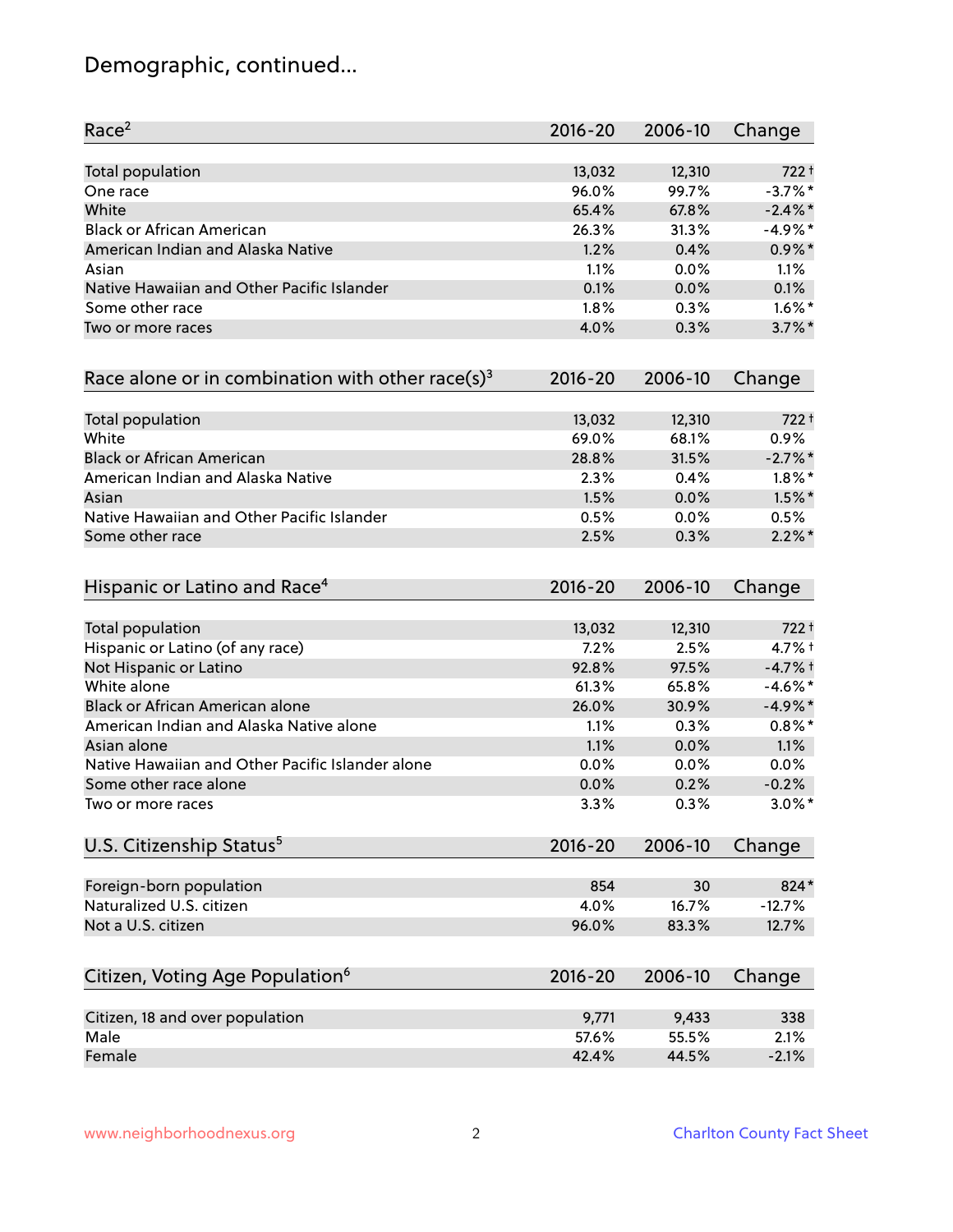#### Economic

| Income <sup>7</sup>                                 | $2016 - 20$ | 2006-10 | Change      |
|-----------------------------------------------------|-------------|---------|-------------|
|                                                     |             |         |             |
| All households                                      | 3,826       | 3,720   | 106         |
| Less than \$10,000                                  | 10.2%       | 13.3%   | $-3.0%$     |
| \$10,000 to \$14,999                                | 5.6%        | 5.8%    | $-0.2%$     |
| \$15,000 to \$24,999                                | 19.5%       | 10.4%   | $9.1\%$ *   |
| \$25,000 to \$34,999                                | 5.7%        | 15.4%   | $-9.7\%$ *  |
| \$35,000 to \$49,999                                | 16.4%       | 18.4%   | $-2.1%$     |
| \$50,000 to \$74,999                                | 20.3%       | 17.6%   | 2.6%        |
| \$75,000 to \$99,999                                | 8.5%        | 11.6%   | $-3.1%$     |
| \$100,000 to \$149,999                              | 11.0%       | 4.7%    | $6.4\%$ *   |
| \$150,000 to \$199,999                              | 1.1%        | 1.4%    | $-0.2%$     |
| \$200,000 or more                                   | 1.7%        | 1.5%    | 0.2%        |
| Median household income (dollars)                   | 42,743      | 40,850  | 1,893       |
| Mean household income (dollars)                     | 53,496      | 48,399  | 5,097       |
| With earnings                                       | 63.6%       | 73.5%   | $-9.9%$ *   |
| Mean earnings (dollars)                             | 57,722      | 50,138  | 7,584*      |
| <b>With Social Security</b>                         | 43.0%       | 34.4%   | $8.6\%$ *   |
| Mean Social Security income (dollars)               | 20,156      | 14,695  | $5,461*$    |
| With retirement income                              | 20.2%       | 18.5%   | 1.7%        |
| Mean retirement income (dollars)                    | 23,423      | 17,981  | 5,442       |
| With Supplemental Security Income                   | 7.7%        | 7.9%    | $-0.1%$     |
| Mean Supplemental Security Income (dollars)         | 10,654      | 6,546   | 4,108*      |
| With cash public assistance income                  | 0.4%        | 1.2%    | $-0.8%$     |
| Mean cash public assistance income (dollars)        | 6,031       | 4,418   | 1,613       |
| With Food Stamp/SNAP benefits in the past 12 months | 22.7%       | 14.1%   | $8.5\%$ *   |
|                                                     |             |         |             |
| Families                                            | 2,623       | 2,507   | 116         |
| Less than \$10,000                                  | 5.6%        | 13.3%   | $-7.7%$     |
| \$10,000 to \$14,999                                | 5.3%        | 2.7%    | 2.6%        |
| \$15,000 to \$24,999                                | 17.3%       | 6.9%    | 10.5%*      |
| \$25,000 to \$34,999                                | 4.6%        | 17.4%   | $-12.8\%$ * |
| \$35,000 to \$49,999                                | 16.5%       | 15.6%   | 0.9%        |
| \$50,000 to \$74,999                                | 23.9%       | 21.4%   | 2.4%        |
| \$75,000 to \$99,999                                | 9.7%        | 15.4%   | $-5.7%$     |
| \$100,000 to \$149,999                              | 14.2%       | 4.5%    | $9.7\%$ *   |
| \$150,000 to \$199,999                              | 1.4%        | 0.6%    | 0.7%        |
| \$200,000 or more                                   | 1.6%        | 2.2%    | $-0.6%$     |
| Median family income (dollars)                      | 50,442      | 45,913  | 4,529       |
| Mean family income (dollars)                        | 60,054      | 51,703  | 8,351       |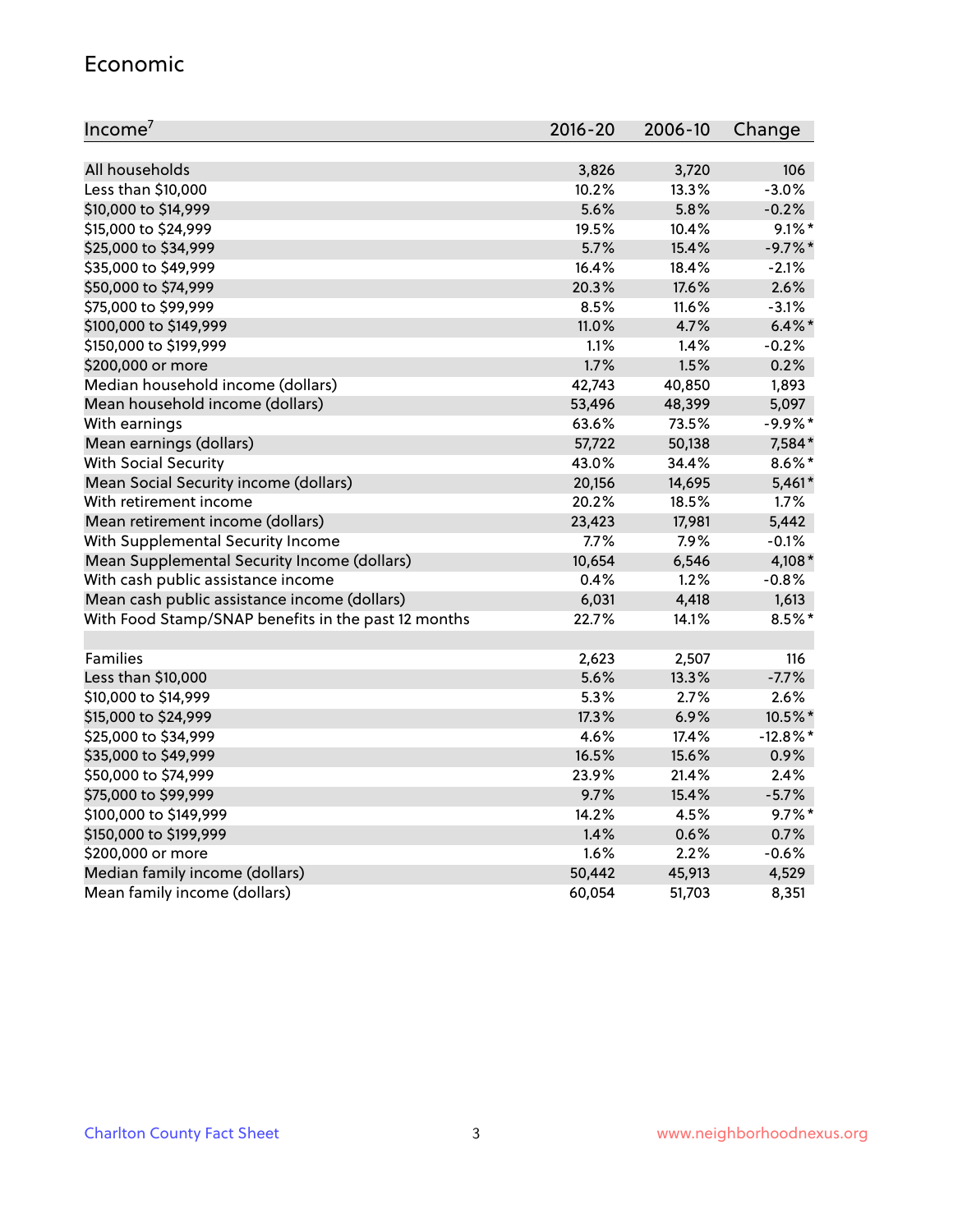### Economic, continued...

| Income, continued <sup>8</sup>                                        | $2016 - 20$ | 2006-10 | Change             |
|-----------------------------------------------------------------------|-------------|---------|--------------------|
|                                                                       |             |         |                    |
| Nonfamily households                                                  | 1,203       | 1,213   | $-10$              |
| Median nonfamily income (dollars)                                     | 24,284      | 24,625  | $-341$             |
| Mean nonfamily income (dollars)                                       | 36,791      | 37,314  | $-523$             |
| Median earnings for workers (dollars)                                 | 23,501      | 23,775  | $-274$             |
| Median earnings for male full-time, year-round workers                | 38,757      | 36,675  | 2,082              |
| (dollars)                                                             |             |         |                    |
| Median earnings for female full-time, year-round workers<br>(dollars) | 25,467      | 25,140  | 327                |
| Per capita income (dollars)                                           | 19,228      | 16,652  | $2,576*$           |
|                                                                       |             |         |                    |
| Families and People Below Poverty Level <sup>9</sup>                  | $2016 - 20$ | 2006-10 | Change             |
|                                                                       |             |         |                    |
| <b>All families</b>                                                   | 18.1%       | 18.1%   | $-0.0%$            |
| With related children under 18 years                                  | 35.0%       | 26.0%   | 9.0%               |
| With related children under 5 years only                              | 47.2%       | 42.0%   | 5.3%               |
| Married couple families                                               | 9.2%        | 5.1%    | 4.1%               |
| With related children under 18 years                                  | 19.7%       | 6.0%    | 13.7%*             |
| With related children under 5 years only                              | 29.6%       | 4.7%    | 25.0%*             |
| Families with female householder, no husband present                  | 53.4%       | 52.5%   | 0.9%               |
| With related children under 18 years                                  | 67.8%       | 57.4%   | 10.4%              |
| With related children under 5 years only                              | 53.5%       | 100.0%  | $-46.5%$           |
| All people                                                            | 23.2%       | 19.8%   | 3.5%               |
| Under 18 years                                                        | 35.0%       | 23.4%   | 11.6%              |
| Related children under 18 years                                       | 35.0%       | 23.5%   | $11.5\%$ *         |
| Related children under 5 years                                        | 45.6%       | 35.1%   | 10.5%              |
| Related children 5 to 17 years                                        | 31.1%       | 19.7%   | 11.4%              |
| 18 years and over                                                     | 20.2%       | 18.7%   | 1.6%               |
| 18 to 64 years                                                        | 22.9%       | 19.9%   | 3.0%               |
| 65 years and over                                                     | 10.3%       | 12.8%   | $-2.5%$            |
| People in families                                                    | 20.4%       | 18.1%   | 2.3%               |
| Unrelated individuals 15 years and over                               | 36.6%       | 27.1%   | 9.5%               |
|                                                                       |             |         |                    |
| Non-Hispanic white people                                             | 16.4%       | 9.9%    | $6.6\%$ *          |
| Black or African-American people                                      | 33.6%       | 41.5%   | $-7.9%$            |
| Asian people                                                          | 74.2%       | (X)     | $(X)$ <sup>+</sup> |
| Hispanic or Latino people                                             | 83.1%       | 30.9%   | 52.3%              |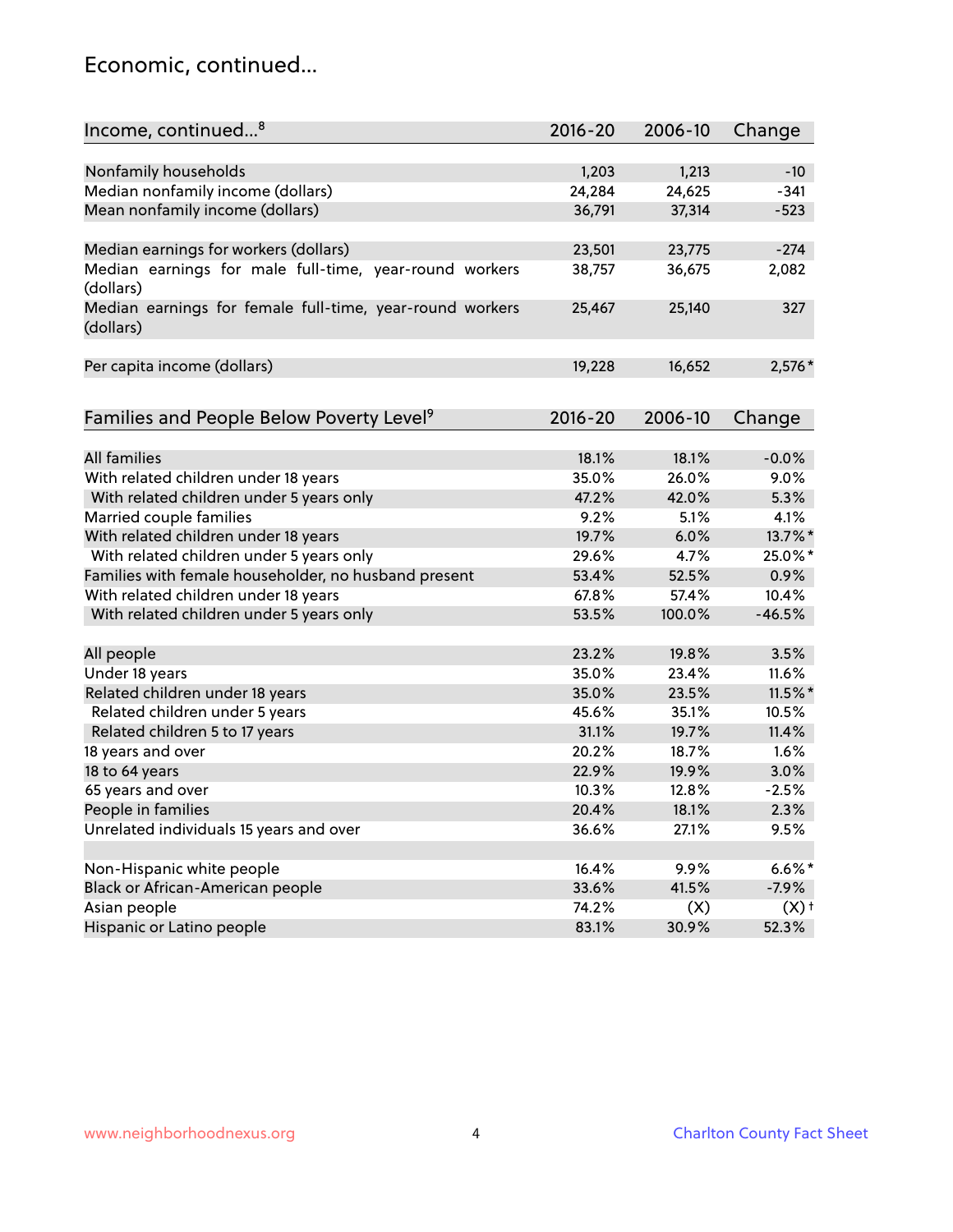# Employment

| Employment Status <sup>10</sup>                                                               | 2010        | 2020    | Change      |
|-----------------------------------------------------------------------------------------------|-------------|---------|-------------|
| In Labor Force                                                                                | 4,842       | 4,797   | 4,797       |
| <b>Unemployment Rate</b>                                                                      | 3.8%        | 10.6%   | $-6.8%$     |
| Industry <sup>11</sup>                                                                        | $2016 - 20$ | 2006-10 | Change      |
|                                                                                               |             |         |             |
| Civilian employed population 16 years and over                                                | 4,328       | 4,504   | $-176$      |
| Agriculture, forestry, fishing and hunting, and mining                                        | 4.4%        | 3.9%    | 0.6%        |
| Construction                                                                                  | 12.1%       | 11.1%   | 0.9%        |
| Manufacturing                                                                                 | 13.3%       | 10.2%   | 3.1%        |
| Wholesale trade                                                                               | 0.9%        | 1.1%    | $-0.1%$     |
| Retail trade                                                                                  | 11.3%       | 14.4%   | $-3.1%$     |
| Transportation and warehousing, and utilities                                                 | 5.4%        | 14.9%   | $-9.4\%$ *  |
| Information                                                                                   | 0.2%        | 0.2%    | 0.1%        |
| Finance and insurance, and real estate and rental and leasing                                 | 1.7%        | 6.1%    | $-4.4%$     |
| Professional, scientific, and management, and administrative<br>and waste management services | 11.9%       | 6.0%    | $6.0\%$ *   |
| Educational services, and health care and social assistance                                   | 19.4%       | 13.9%   | 5.4%        |
| Arts, entertainment, and recreation, and accommodation and<br>food services                   | 7.0%        | 6.3%    | 0.7%        |
| Other services, except public administration                                                  | 2.6%        | 4.4%    | $-1.8%$     |
| <b>Public administration</b>                                                                  | 9.6%        | 7.5%    | 2.2%        |
| Occupation <sup>12</sup>                                                                      | $2016 - 20$ | 2006-10 | Change      |
|                                                                                               |             |         |             |
| Civilian employed population 16 years and over                                                | 4,328       | 4,504   | $-176$      |
| Management, business, science, and arts occupations                                           | 26.2%       | 16.1%   | 10.1%*      |
| Service occupations                                                                           | 18.9%       | 18.9%   | $-0.0%$     |
| Sales and office occupations                                                                  | 16.9%       | 29.3%   | $-12.4\%$ * |
| Natural<br>resources,<br>construction,<br>and<br>maintenance<br>occupations                   | 15.0%       | 16.8%   | $-1.8%$     |
| Production, transportation, and material moving occupations                                   | 23.0%       | 18.8%   | 4.1%        |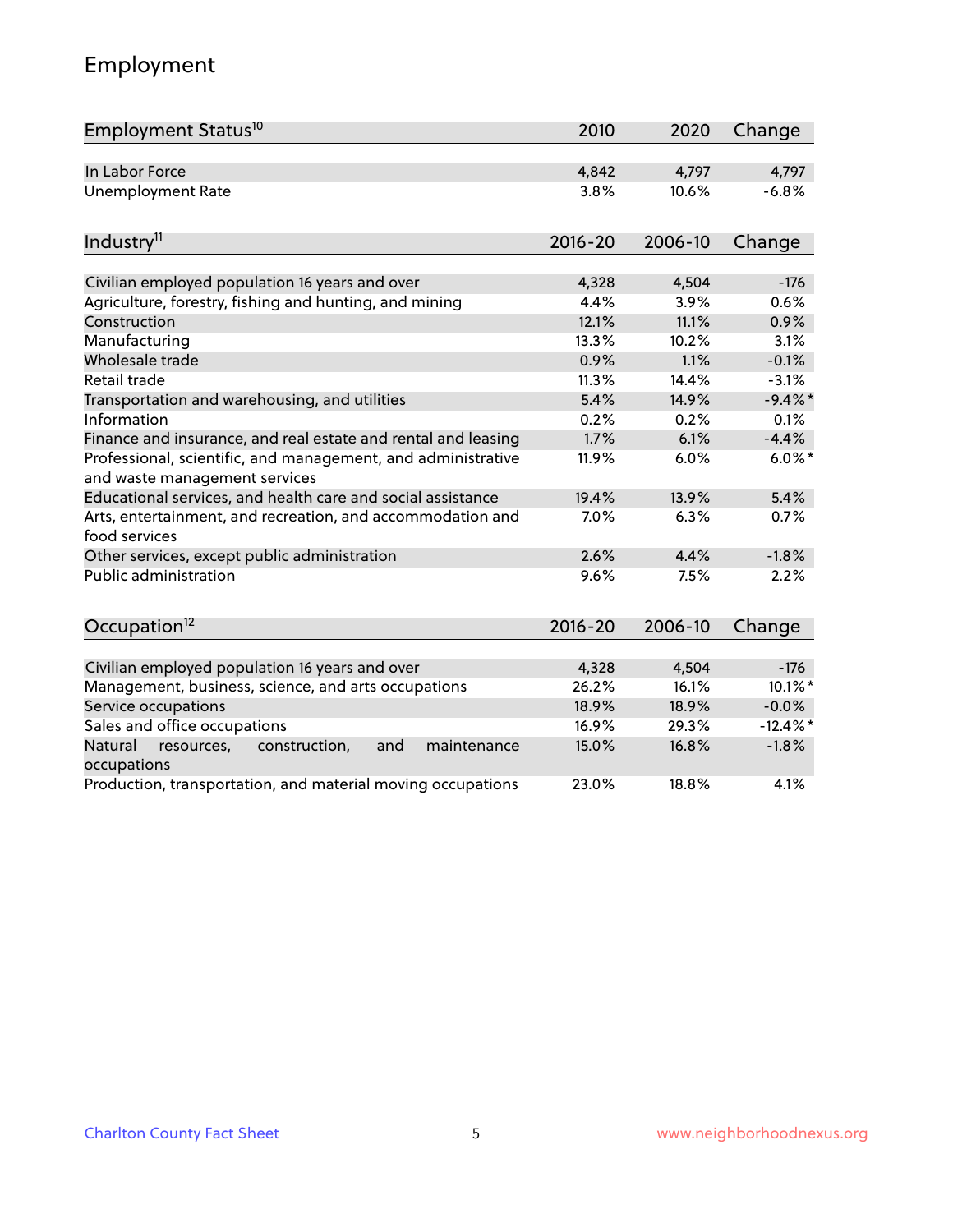# Employment, continued...

| Class of Worker <sup>13</sup>                          | $2016 - 20$ | 2006-10 | Change    |
|--------------------------------------------------------|-------------|---------|-----------|
| Civilian employed population 16 years and over         | 4,328       | 4,504   | $-176$    |
| Private wage and salary workers                        | 73.2%       | 78.7%   | $-5.5%$   |
| Government workers                                     | 21.2%       | 15.0%   | $6.2\%$ * |
| Self-employed in own not incorporated business workers | 5.5%        | 6.3%    | $-0.9%$   |
| <b>Unpaid family workers</b>                           | 0.2%        | 0.0%    | 0.2%      |
|                                                        |             |         |           |
| Job Flows <sup>14</sup>                                | 2019        | 2010    | Change    |
| Total Jobs in county                                   | 2,091       | 2,080   | 11        |
| Held by residents of county                            | 48.0%       | 53.8%   | $-5.8%$   |
| Held by non-residents of county                        | 52.0%       | 46.2%   | 5.8%      |
|                                                        |             |         |           |
| Jobs by Industry Sector <sup>15</sup>                  | 2019        | 2010    | Change    |
| Total Jobs in county                                   | 2,091       | 2,080   | 11        |
| Goods Producing sectors                                | 26.0%       | 22.5%   | 3.6%      |
| Trade, Transportation, and Utilities sectors           | 13.1%       | 15.2%   | $-2.2%$   |
| All Other Services sectors                             | 60.9%       | 62.3%   | $-1.4%$   |
|                                                        |             |         |           |
| Total Jobs in county held by county residents          | 1,004       | 1,120   | $-116$    |
| <b>Goods Producing sectors</b>                         | 26.4%       | 20.9%   | 5.5%      |
| Trade, Transportation, and Utilities sectors           | 13.3%       | 13.2%   | 0.1%      |
| All Other Services sectors                             | 60.3%       | 65.9%   | $-5.6%$   |
| Jobs by Earnings <sup>16</sup>                         | 2019        | 2010    | Change    |
|                                                        |             |         |           |
| Total Jobs in county                                   | 2,091       | 2,080   | 11        |
| Jobs with earnings \$1250/month or less                | 23.5%       | 32.2%   | $-8.7%$   |
| Jobs with earnings \$1251/month to \$3333/month        | 35.6%       | 46.3%   | $-10.7%$  |
| Jobs with earnings greater than \$3333/month           | 40.9%       | 21.5%   | 19.4%     |
| Total Jobs in county held by county residents          | 1,004       | 1,120   | $-116$    |
| Jobs with earnings \$1250/month or less                | 24.1%       | 35.7%   | $-11.6%$  |
| Jobs with earnings \$1251/month to \$3333/month        | 41.0%       | 44.8%   | -3.8%     |
| Jobs with earnings greater than \$3333/month           | 34.9%       | 19.5%   | 15.4%     |
|                                                        |             |         |           |
| Jobs by Age of Worker <sup>17</sup>                    | 2019        | 2010    | Change    |
| Total Jobs in county                                   | 2,091       | 2,080   | 11        |
| Jobs with workers age 29 or younger                    | 23.6%       | 21.6%   | 2.0%      |
| Jobs with workers age 30 to 54                         | 52.6%       | 60.1%   | $-7.5%$   |
| Jobs with workers age 55 or older                      | 23.9%       | 18.3%   | 5.5%      |
|                                                        |             |         |           |
| Total Jobs in county held by county residents          | 1,004       | 1,120   | $-116$    |
| Jobs with workers age 29 or younger                    | 19.4%       | 20.4%   | $-0.9%$   |
| Jobs with workers age 30 to 54                         | 52.4%       | 60.5%   | $-8.1%$   |
| Jobs with workers age 55 or older                      | 28.2%       | 19.1%   | 9.1%      |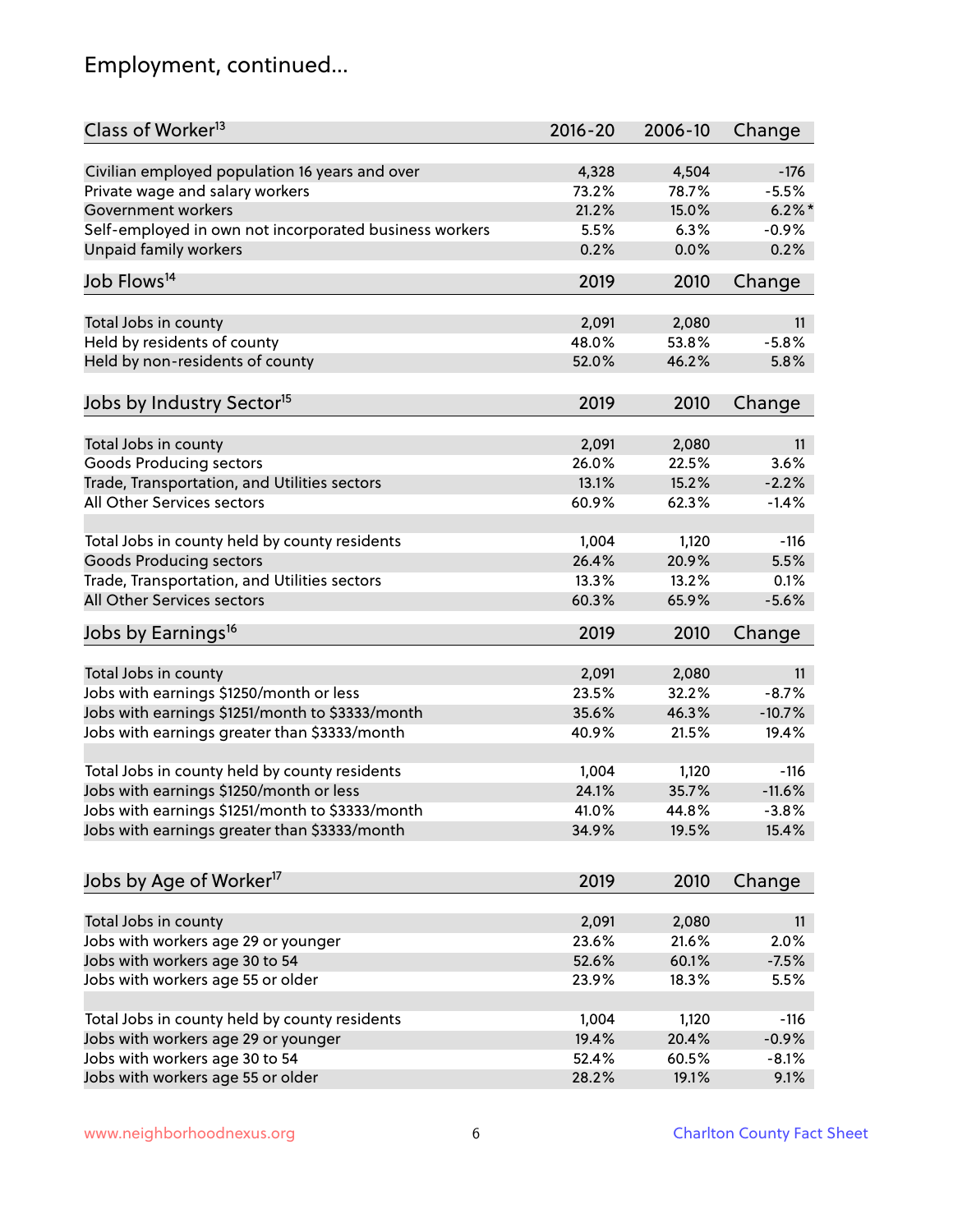#### Education

| Early Learning <sup>18</sup>                        |             |         | 2022        |
|-----------------------------------------------------|-------------|---------|-------------|
| Licensed Capacity of Early Learning Centers         |             |         | 190         |
| Licenced capacity per 1,000 children ages 0-4       |             |         | 321.5       |
|                                                     |             |         |             |
| School Enrollment <sup>19</sup>                     | 2022        | 2010    | Change      |
| <b>Enrolled in Public School</b>                    | 1,679       | 1,768   | $-89$       |
| White                                               | 61.2%       | 63.8%   | $-2.6%$     |
| <b>Black or African-American</b>                    | 27.8%       | 31.3%   | $-3.6%$     |
| Asian                                               | 0.6%        | 0.0%    | 0.6%        |
| Native American                                     | 0.5%        | 0.0%    | 0.5%        |
| Pacific Islander                                    | 0.0%        | 0.0%    | 0.0%        |
| <b>Biracial or Multi-Racial</b>                     | 6.8%        | 3.3%    | 3.5%        |
| Hispanic or Latino                                  | 3.1%        | 0.0%    | 3.1%        |
| Georgia Milestones: 3rd Grade Reading <sup>20</sup> |             |         | 2019        |
|                                                     |             |         |             |
| <b>Number of Students Tested</b>                    |             |         | 132         |
| Proficient or Distinguished                         |             |         | 43.9%       |
| Georgia Milestones: 8th Grade Math <sup>21</sup>    |             |         | 2019        |
| <b>Number of Students Tested</b>                    |             |         | 109         |
| Proficient or Distinguished                         |             |         | 43.1%       |
|                                                     |             |         |             |
| Graduation Rates <sup>22</sup>                      | 2021        | 2012    | Change      |
|                                                     |             |         |             |
| Cohort                                              | 93          | 105     | $-12$       |
| <b>High School Graduation Rate</b>                  | 95.7%       | 80.0%   | 15.7%       |
| Educational Attainment <sup>23</sup>                | $2016 - 20$ | 2006-10 | Change      |
|                                                     |             |         |             |
| Population 25 years and over                        | 9,319       | 8,363   | 956*        |
| Less than 9th grade                                 | 9.2%        | 6.7%    | 2.5%        |
| 9th to 12th grade, no diploma                       | 10.5%       | 20.7%   | $-10.2\%$ * |
| High school graduate (includes equivalency)         | 42.0%       | 42.6%   | $-0.6%$     |
| Some college, no degree                             | 18.7%       | 18.3%   | 0.4%        |
| Associate's degree                                  | 6.8%        | 4.5%    | $2.2\%$ *   |
| Bachelor's degree                                   | 7.0%        | 4.3%    | 2.7%        |
| Graduate or professional degree                     | 5.8%        | 2.9%    | $2.9\%$ *   |
| Percent high school graduate or higher              | 80.2%       | 72.6%   | 7.6%        |
| Percent bachelor's degree or higher                 | 12.8%       | 7.2%    | $5.6\%$ *   |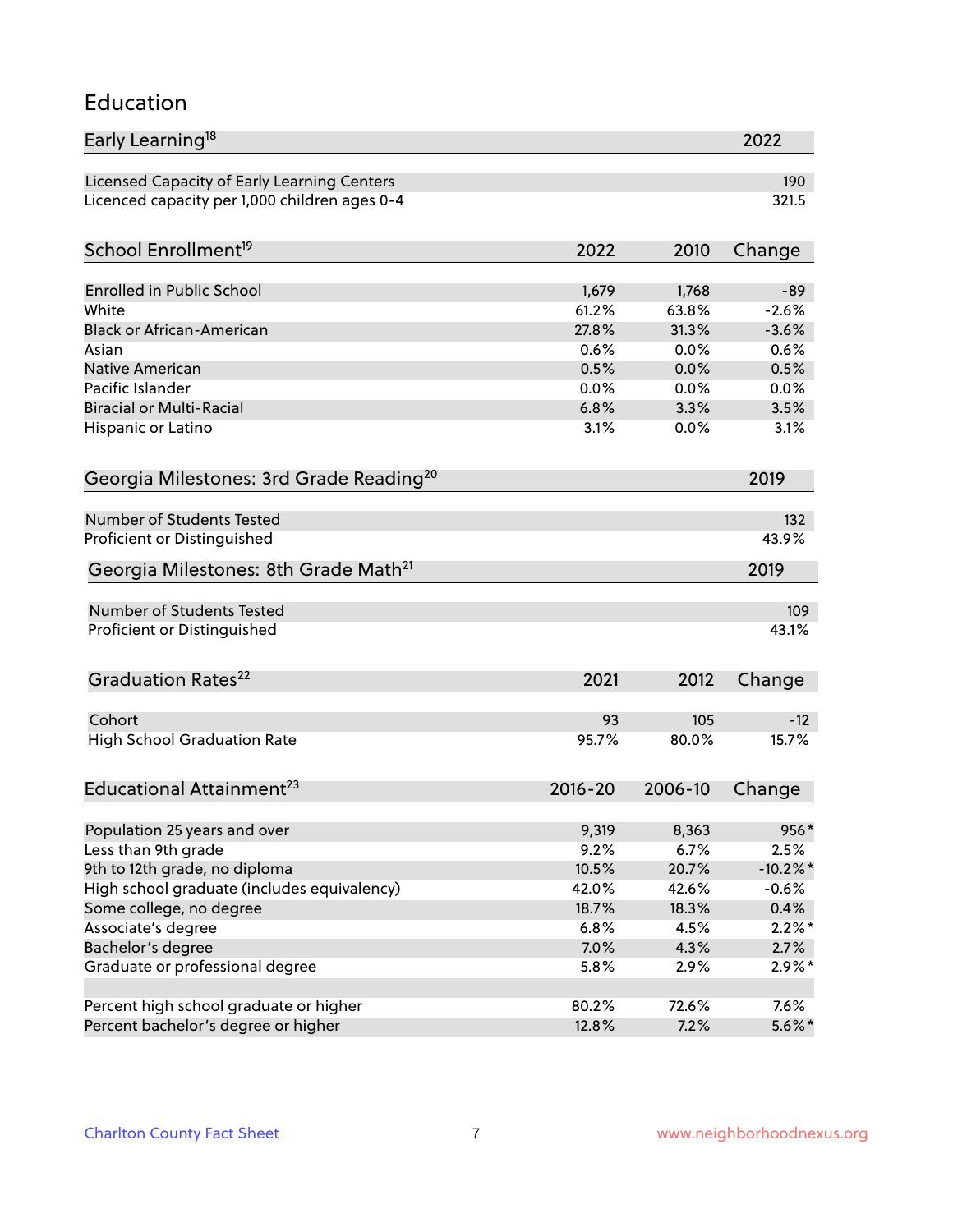### Housing

| Households by Type <sup>24</sup>                     | $2016 - 20$    | 2006-10        | Change         |
|------------------------------------------------------|----------------|----------------|----------------|
|                                                      |                |                |                |
| <b>Total households</b>                              | 3,826          | 3,720          | 106            |
| Family households (families)                         | 68.6%          | 67.4%          | 1.2%           |
| With own children under 18 years                     | 22.4%          | 24.4%          | $-2.0%$        |
| Married-couple family                                | 53.5%          | 43.8%          | $9.7%$ *       |
| With own children of the householder under 18 years  | 14.9%          | 11.9%          | 3.0%           |
| Male householder, no wife present, family            | 4.8%           | 5.3%           | $-0.4%$        |
| With own children of the householder under 18 years  | 1.8%           | 3.8%           | $-2.0%$        |
| Female householder, no husband present, family       | 10.3%          | 18.3%          | $-8.1\%$ *     |
| With own children of the householder under 18 years  | 5.7%           | 8.7%           | $-3.0%$        |
| Nonfamily households                                 | 31.4%          | 32.6%          | $-1.2%$        |
| Householder living alone                             | 25.0%          | 25.2%          | $-0.3%$        |
| 65 years and over                                    | 10.8%          | 9.2%           | 1.7%           |
|                                                      | 25.8%          | 33.1%          | $-7.3%$        |
| Households with one or more people under 18 years    |                |                |                |
| Households with one or more people 65 years and over | 33.8%          | 27.2%          | $6.6\%$ *      |
| Average household size                               | 3.10           | 3.14           | $-0.03$        |
| Average family size                                  | 3.74           | 3.72           | 0.02           |
|                                                      |                |                |                |
| Housing Occupancy <sup>25</sup>                      | $2016 - 20$    | 2006-10        | Change         |
|                                                      |                |                |                |
| Total housing units                                  | 4,536<br>84.3% | 4,383<br>84.9% | 153<br>$-0.5%$ |
| Occupied housing units                               |                |                |                |
| Vacant housing units                                 | 15.7%          | 15.1%          | 0.5%           |
| Homeowner vacancy rate                               | 0.9            | 2.0            | $-1.1$         |
| Rental vacancy rate                                  | 8.3            | 14.2           | $-5.9$         |
|                                                      |                |                |                |
| Units in Structure <sup>26</sup>                     | $2016 - 20$    | 2006-10        | Change         |
|                                                      |                |                |                |
| Total housing units                                  | 4,536          | 4,383          | 153            |
| 1-unit, detached                                     | 51.5%          | 51.9%          | $-0.3%$        |
| 1-unit, attached                                     | 0.1%           | 0.7%           | $-0.6%$        |
| 2 units                                              | 4.5%           | 3.1%           | 1.4%           |
| 3 or 4 units                                         | 3.3%           | 0.7%           | $2.6\%$ *      |
| 5 to 9 units                                         | 0.4%           | 1.1%           | $-0.7%$        |
| 10 to 19 units                                       | 0.3%           | 0.0%           | 0.3%           |
| 20 or more units                                     | 0.5%           | 0.2%           | 0.3%           |
| Mobile home                                          | 38.8%          | 41.8%          | $-3.0%$        |
| Boat, RV, van, etc.                                  | 0.6%           | 0.5%           | 0.1%           |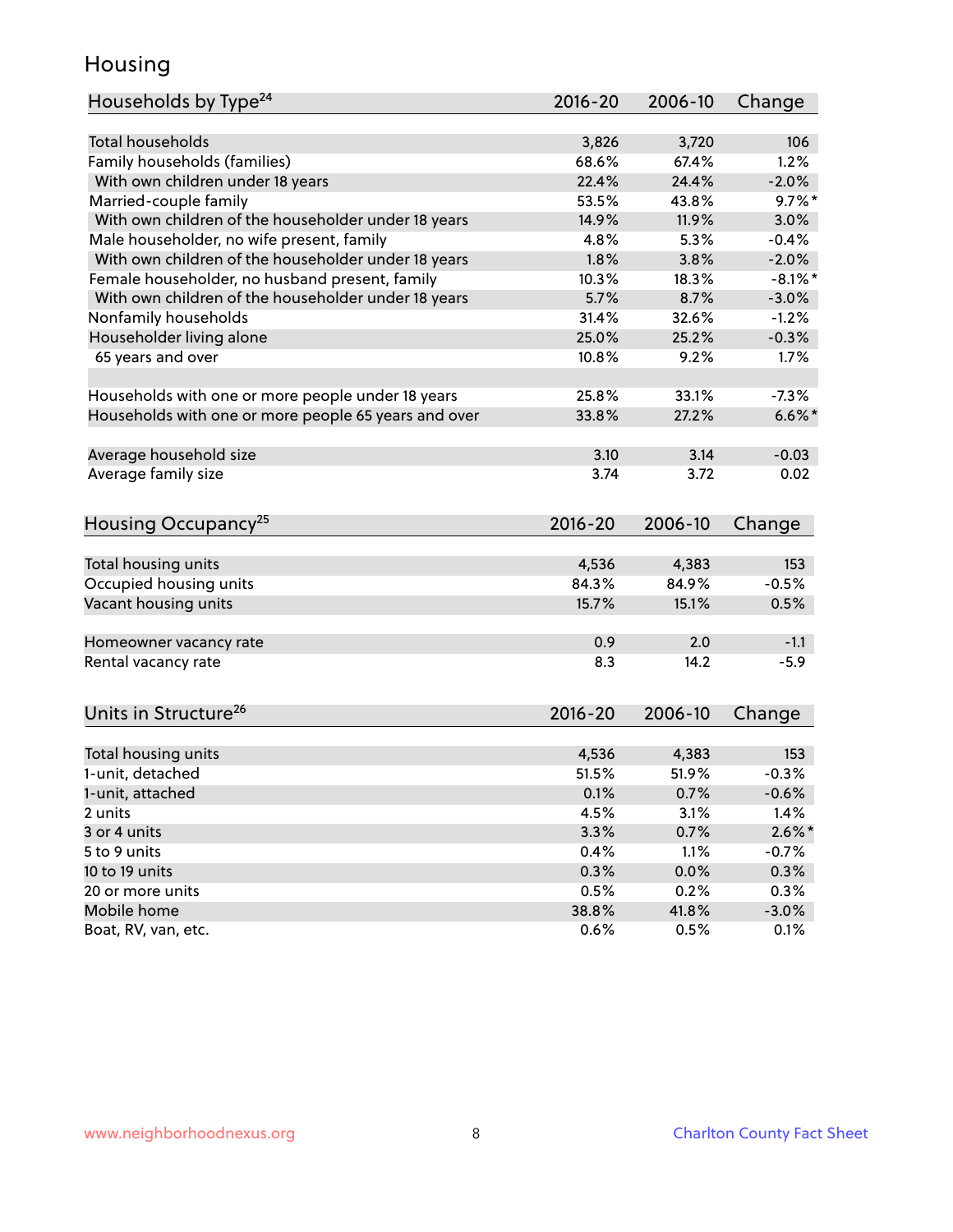# Housing, Continued...

| Year Structure Built <sup>27</sup>             | 2016-20     | 2006-10 | Change      |
|------------------------------------------------|-------------|---------|-------------|
| Total housing units                            | 4,536       | 4,383   | 153         |
| Built 2014 or later                            | 2.5%        | (X)     | (X)         |
| Built 2010 to 2013                             | 0.7%        | (X)     | (X)         |
| Built 2000 to 2009                             | 14.4%       | 8.2%    | $6.1\%$ *   |
| Built 1990 to 1999                             | 17.6%       | 25.6%   | $-7.9%$ *   |
| Built 1980 to 1989                             | 18.0%       | 16.6%   | 1.3%        |
| Built 1970 to 1979                             | 20.6%       | 14.1%   | $6.5%$ *    |
| Built 1960 to 1969                             | 8.2%        | 11.8%   | $-3.6%$     |
| Built 1950 to 1959                             | 8.2%        | 10.2%   | $-2.0%$     |
| Built 1940 to 1949                             | 3.2%        | 4.4%    | $-1.2%$     |
| Built 1939 or earlier                          | 6.7%        | 9.0%    | $-2.3%$     |
| Housing Tenure <sup>28</sup>                   | $2016 - 20$ | 2006-10 | Change      |
|                                                |             |         |             |
| Occupied housing units                         | 3,826       | 3,720   | 106         |
| Owner-occupied                                 | 71.2%       | 75.9%   | $-4.6%$     |
| Renter-occupied                                | 28.8%       | 24.1%   | 4.6%        |
| Average household size of owner-occupied unit  | 3.22        | 3.03    | 0.18        |
| Average household size of renter-occupied unit | 2.83        | 3.47    | $-0.64$     |
| Residence 1 Year Ago <sup>29</sup>             | 2016-20     | 2006-10 | Change      |
| Population 1 year and over                     | 12,950      | 12,159  | 791*        |
| Same house                                     | 90.3%       | 81.6%   | 8.7%*       |
| Different house in the U.S.                    | 8.2%        | 18.4%   | $-10.2\%$ * |
| Same county                                    | 4.0%        | 5.6%    | $-1.6%$     |
| Different county                               | 4.2%        | 12.8%   | $-8.5%$ *   |
| Same state                                     | 2.0%        | 4.7%    | $-2.8%$     |
| Different state                                | 2.2%        | 8.0%    | $-5.8\%$ *  |
| Abroad                                         | 1.5%        | 0.0%    | 1.5%        |
| Value of Housing Unit <sup>30</sup>            | $2016 - 20$ | 2006-10 | Change      |
|                                                |             |         |             |
| Owner-occupied units                           | 2,725       | 2,822   | $-97$       |
| Less than \$50,000                             | 27.3%       | 32.8%   | $-5.5%$     |
| \$50,000 to \$99,999                           | 25.9%       | 29.8%   | $-4.0%$     |
| \$100,000 to \$149,999                         | 19.7%       | 16.1%   | 3.6%        |
| \$150,000 to \$199,999                         | 10.1%       | 11.8%   | $-1.7%$     |
| \$200,000 to \$299,999                         | 14.1%       | 5.8%    | $8.4\%$ *   |
| \$300,000 to \$499,999                         | 1.4%        | 2.8%    | $-1.3%$     |
| \$500,000 to \$999,999                         | 0.7%        | 0.6%    | 0.2%        |
| \$1,000,000 or more                            | 0.7%        | 0.3%    | 0.4%        |
| Median (dollars)                               | 87,200      | 73,400  | 13,800      |
| Mortgage Status <sup>31</sup>                  | $2016 - 20$ | 2006-10 | Change      |
| Owner-occupied units                           | 2,725       | 2,822   | $-97$       |
| Housing units with a mortgage                  | 45.5%       | 49.8%   | $-4.3%$     |
| Housing units without a mortgage               | 54.5%       | 50.2%   | 4.3%        |
|                                                |             |         |             |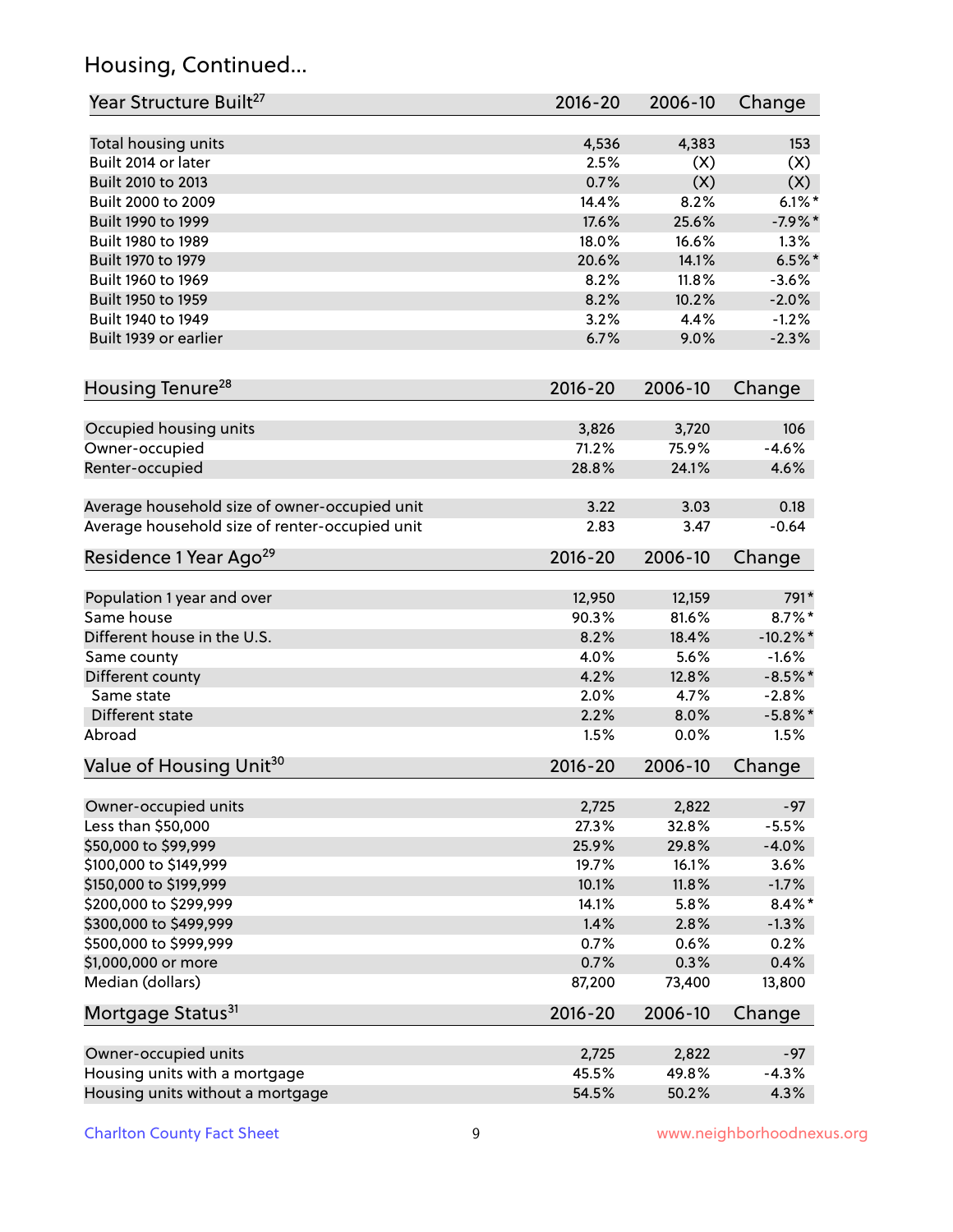# Housing, Continued...

| Selected Monthly Owner Costs <sup>32</sup>                                            | 2016-20     | 2006-10 | Change      |
|---------------------------------------------------------------------------------------|-------------|---------|-------------|
| Housing units with a mortgage                                                         | 1,239       | 1,404   | $-165$      |
| Less than \$300                                                                       | 0.0%        | 0.0%    | 0.0%        |
| \$300 to \$499                                                                        | 4.4%        | 3.3%    | 1.1%        |
| \$500 to \$999                                                                        | 34.0%       | 54.8%   | $-20.9%$ *  |
| \$1,000 to \$1,499                                                                    | 37.0%       | 30.8%   | 6.2%        |
| \$1,500 to \$1,999                                                                    | 20.0%       | 9.0%    | 11.0%*      |
| \$2,000 to \$2,999                                                                    | 4.6%        | 2.1%    | 2.5%        |
| \$3,000 or more                                                                       | 0.0%        | 0.0%    | $0.0\%$     |
| Median (dollars)                                                                      | 1,138       | 912     | $226*$      |
|                                                                                       |             |         |             |
| Housing units without a mortgage                                                      | 1,486       | 1,418   | 68          |
| Less than \$150                                                                       | 5.7%        | 14.3%   | $-8.6%$     |
| \$150 to \$249                                                                        | 19.1%       | 33.9%   | $-14.7\%$ * |
| \$250 to \$349                                                                        | 16.4%       | 30.5%   | $-14.1\%$ * |
| \$350 to \$499                                                                        | 32.8%       | 16.7%   | $16.1\%$ *  |
| \$500 to \$699                                                                        | 22.5%       | 3.5%    | 19.0%*      |
| \$700 or more                                                                         | 3.4%        | 1.1%    | $2.3\%$ *   |
| Median (dollars)                                                                      | 401         | 256     | $145*$      |
| Selected Monthly Owner Costs as a Percentage of<br>Household Income <sup>33</sup>     | $2016 - 20$ | 2006-10 | Change      |
| Housing units with a mortgage (excluding units where<br>SMOCAPI cannot be computed)   | 1,208       | 1,398   | $-190$      |
| Less than 20.0 percent                                                                | 46.1%       | 42.2%   | 3.9%        |
| 20.0 to 24.9 percent                                                                  | 11.3%       | 12.3%   | $-1.0%$     |
| 25.0 to 29.9 percent                                                                  | 5.5%        | 16.5%   | $-11.0\%$ * |
| 30.0 to 34.9 percent                                                                  | 7.5%        | 7.5%    | $-0.1%$     |
| 35.0 percent or more                                                                  | 29.7%       | 21.5%   | 8.2%        |
| Not computed                                                                          | 31          | 6       | $25*$       |
| Housing unit without a mortgage (excluding units where<br>SMOCAPI cannot be computed) | 1,474       | 1,303   | 171         |
| Less than 10.0 percent                                                                | 48.0%       | 55.6%   | $-7.7%$     |
| 10.0 to 14.9 percent                                                                  | 26.9%       | 21.5%   | 5.4%        |
| 15.0 to 19.9 percent                                                                  | 13.4%       | 5.8%    | $7.7\%$ *   |
| 20.0 to 24.9 percent                                                                  | 3.1%        | 5.7%    | $-2.6%$     |
| 25.0 to 29.9 percent                                                                  | 1.7%        | 1.5%    | 0.2%        |
| 30.0 to 34.9 percent                                                                  | 2.8%        | 0.0%    | 2.8%        |
| 35.0 percent or more                                                                  | 4.1%        | 10.0%   | $-5.8%$     |
| Not computed                                                                          | 12          | 115     | $-103$      |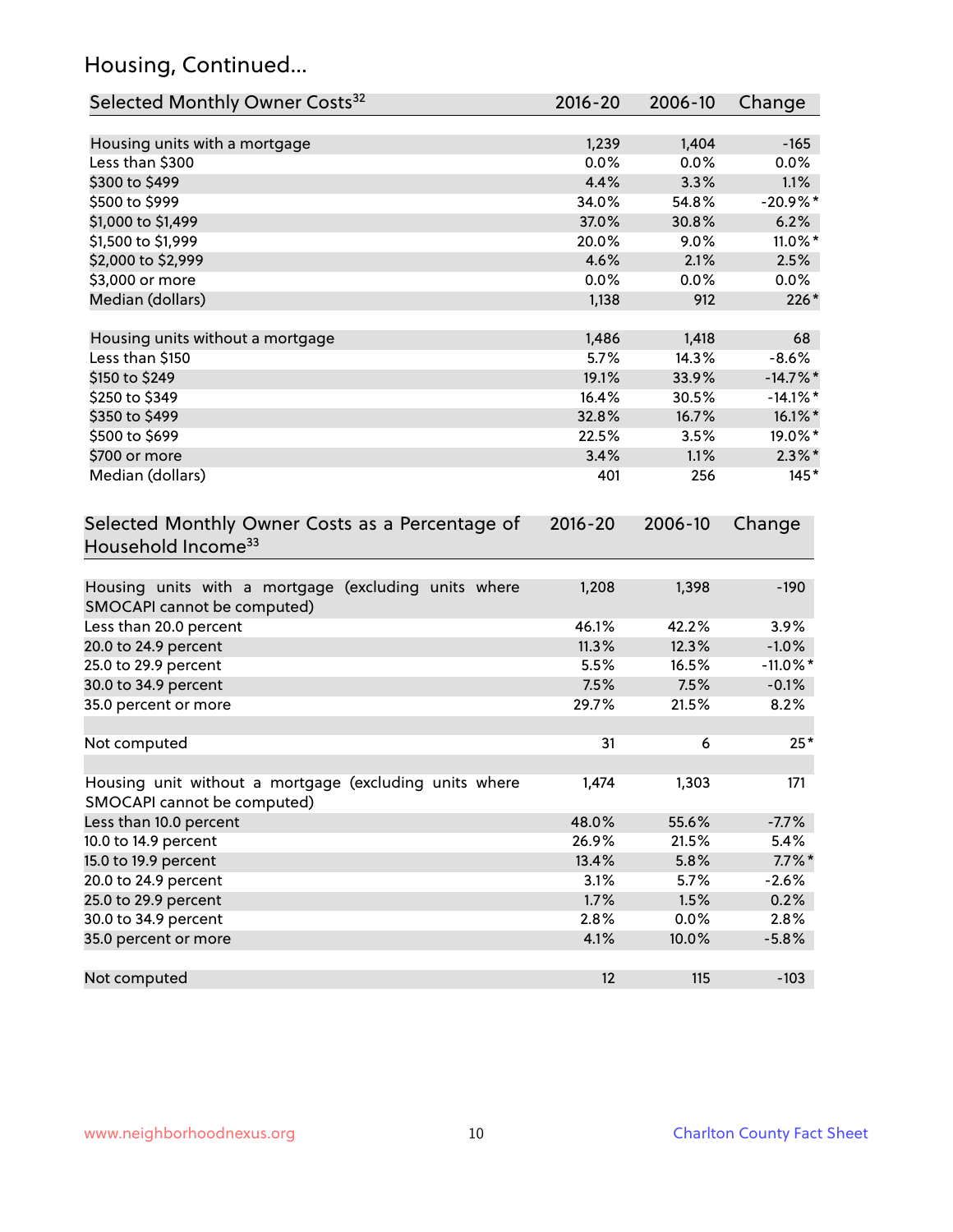### Housing, Continued...

| Gross Rent <sup>34</sup>                                                       | $2016 - 20$ | 2006-10 | Change   |
|--------------------------------------------------------------------------------|-------------|---------|----------|
|                                                                                |             |         |          |
| Occupied units paying rent                                                     | 904         | 721     | 183      |
| Less than \$200                                                                | 16.3%       | 0.8%    | 15.4%    |
| \$200 to \$499                                                                 | 26.7%       | 21.5%   | 5.2%     |
| \$500 to \$749                                                                 | 39.5%       | 48.8%   | $-9.3%$  |
| \$750 to \$999                                                                 | 14.2%       | 28.8%   | $-14.7%$ |
| \$1,000 to \$1,499                                                             | 0.7%        | 0.0%    | 0.7%     |
| \$1,500 to \$1,999                                                             | 2.8%        | $0.0\%$ | 2.8%     |
| \$2,000 or more                                                                | $0.0\%$     | $0.0\%$ | $0.0\%$  |
| Median (dollars)                                                               | 533         | 656     | $-123*$  |
|                                                                                |             |         |          |
| No rent paid                                                                   | 197         | 177     | 20       |
|                                                                                |             |         |          |
| Gross Rent as a Percentage of Household Income <sup>35</sup>                   | $2016 - 20$ | 2006-10 | Change   |
|                                                                                |             |         |          |
| Occupied units paying rent (excluding units where GRAPI<br>cannot be computed) | 904         | 685     | 219      |
| Less than 15.0 percent                                                         | 24.4%       | 31.5%   | $-7.1%$  |
| 15.0 to 19.9 percent                                                           | 17.4%       | 1.8%    | 15.6%*   |
| 20.0 to 24.9 percent                                                           | 15.3%       | 18.2%   | $-3.0%$  |
| 25.0 to 29.9 percent                                                           | 4.9%        | 4.7%    | 0.2%     |
| 30.0 to 34.9 percent                                                           | 2.1%        | 10.4%   | $-8.3%$  |
| 35.0 percent or more                                                           | 36.0%       | 33.4%   | 2.5%     |

Not computed and the computed of the computed computed and the computed computed computed computed  $197$  and  $16$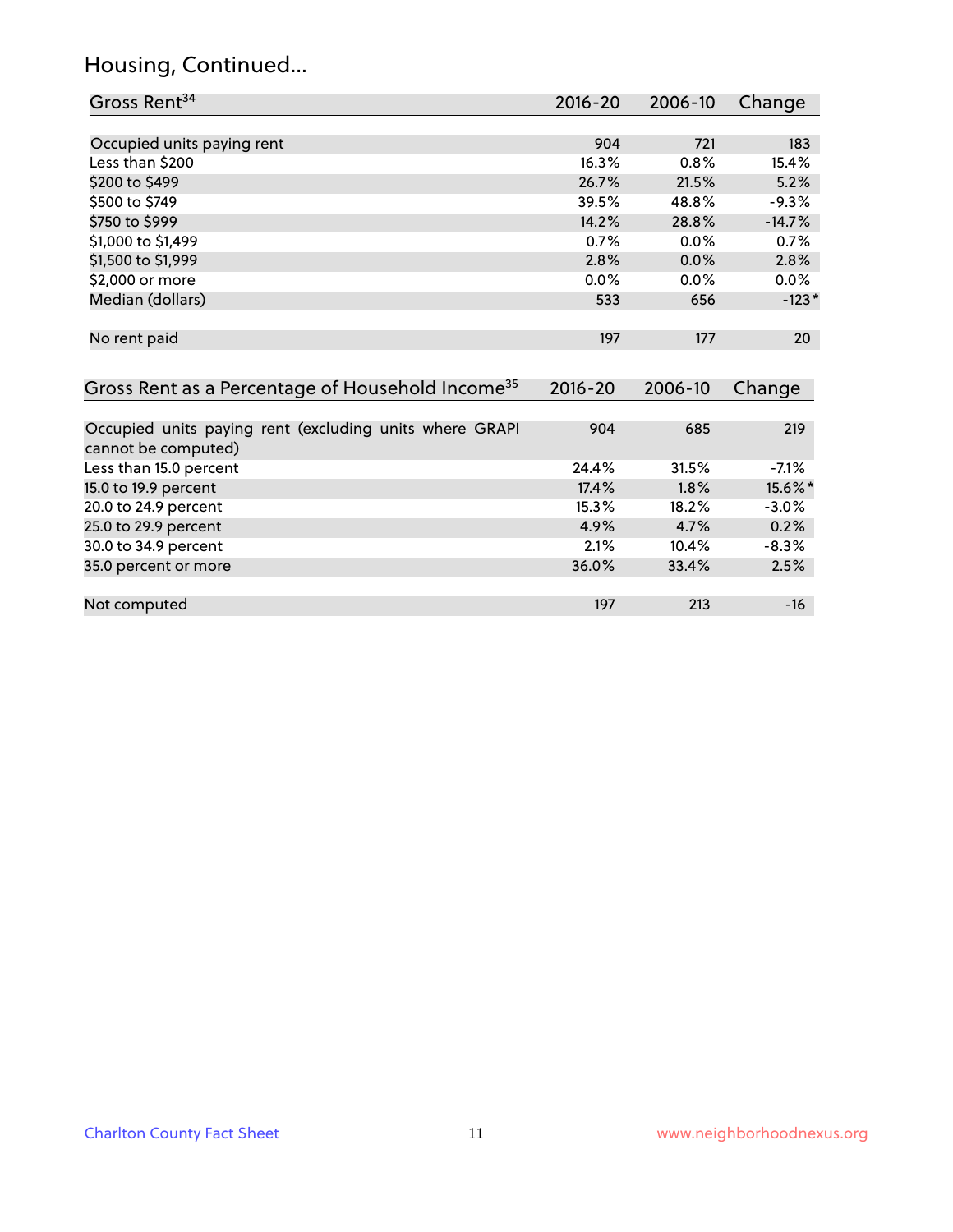# Community Involvement

| Voter Registration and Turnout <sup>36</sup> | 2020  |
|----------------------------------------------|-------|
|                                              |       |
| Active registered voters                     | 6,526 |
| Number voted in Presidential election        | 4.547 |
| Percent voted in Presidential election       | 69.7% |

## Transportation

| Commuting to Work <sup>37</sup>           | 2016-20     | 2006-10 | Change    |
|-------------------------------------------|-------------|---------|-----------|
|                                           |             |         |           |
| Workers 16 years and over                 | 4,308       | 4,175   | 133       |
| Car, truck, or van - drove alone          | 91.5%       | 81.6%   | 10.0%*    |
| Car, truck, or van - carpooled            | 3.9%        | 13.8%   | $-9.9%$ * |
| Public transportation (excluding taxicab) | 0.3%        | $0.0\%$ | $0.3\%$   |
| Walked                                    | 0.2%        | 0.5%    | $-0.3%$   |
| Other means                               | $1.0\%$     | 3.5%    | $-2.5%$   |
| Worked at home                            | 3.1%        | 0.6%    | $2.4\%$ * |
|                                           |             |         |           |
| Mean travel time to work (minutes)        | 30.2        | 31.8    | $-1.5$    |
|                                           |             |         |           |
| Vehicles Available <sup>38</sup>          | $2016 - 20$ | 2006-10 | Change    |
|                                           |             |         |           |
| Occupied housing units                    | 3,826       | 3,720   | 106       |
| No vehicles available                     | 6.7%        | 12.0%   | $-5.3%$   |
| 1 vehicle available                       | 30.8%       | 29.3%   | 1.4%      |
| 2 vehicles available                      | 31.1%       | 37.8%   | $-6.8\%$  |
| 3 or more vehicles available              | 31.5%       | 20.8%   | 10.7%*    |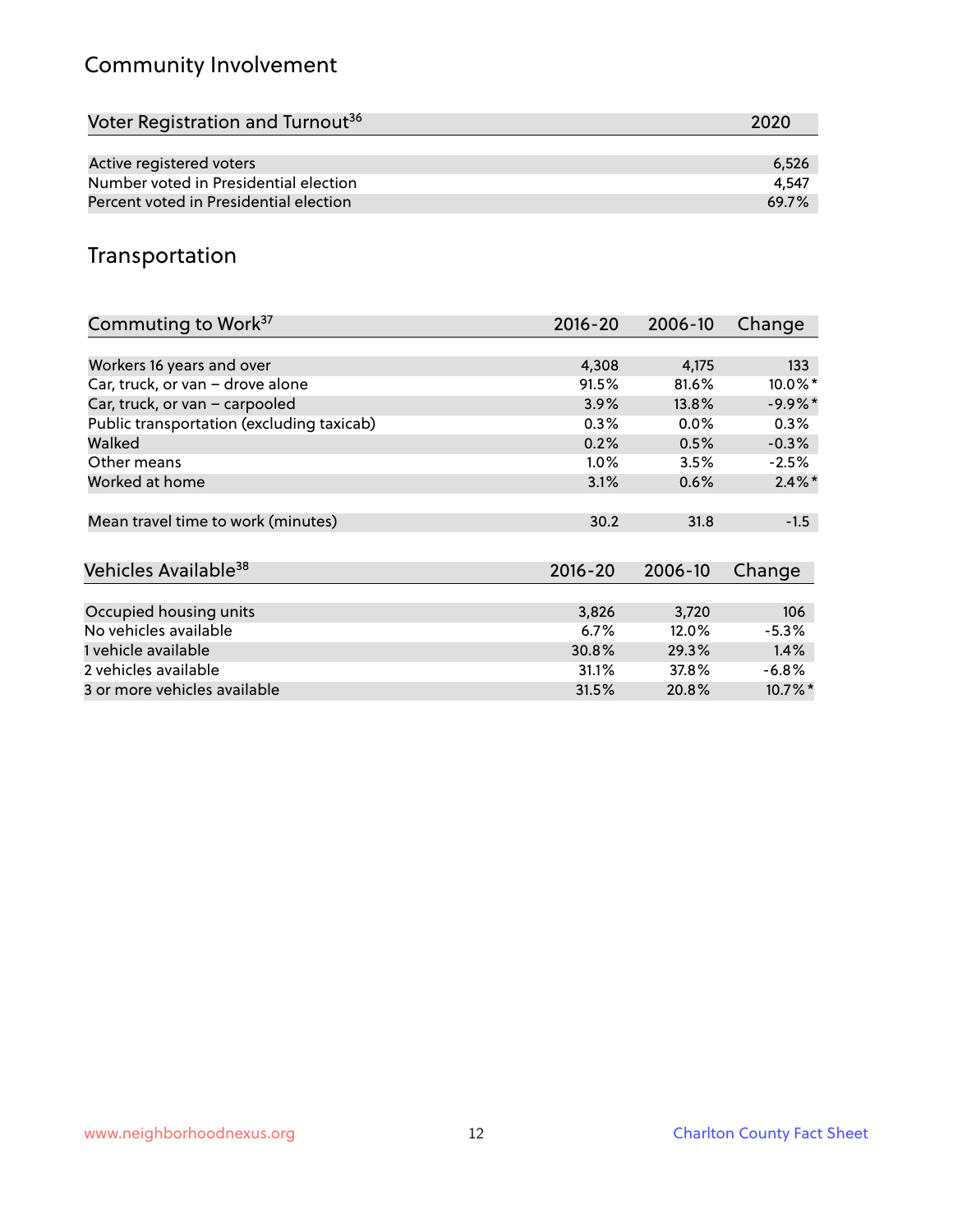#### Health

| Health Insurance coverage <sup>39</sup> | 2016-20 |
|-----------------------------------------|---------|
|-----------------------------------------|---------|

| Civilian Noninstitutionalized Population                | 11,893 |
|---------------------------------------------------------|--------|
| With health insurance coverage                          | 82.4%  |
| With private health insurance coverage                  | 52.3%  |
| With public health coverage                             | 41.7%  |
| No health insurance coverage                            | 17.6%  |
| Civilian Noninstitutionalized Population Under 19 years | 2,624  |
| No health insurance coverage                            | 3.3%   |
| Civilian Noninstitutionalized Population 19 to 64 years | 7,293  |
| In labor force:                                         | 4,660  |
| Employed:                                               | 4,002  |
| With health insurance coverage                          | 80.6%  |
| With private health insurance coverage                  | 36.0%  |
| With public coverage                                    | 3.9%   |
| No health insurance coverage                            | 19.4%  |
| Unemployed:                                             | 658    |
| With health insurance coverage                          | 44.7%  |
| With private health insurance coverage                  | 36.0%  |
| With public coverage                                    | 17.3%  |
| No health insurance coverage                            | 55.3%  |
| Not in labor force:                                     | 2,633  |
| With health insurance coverage                          | 67.1%  |
| With private health insurance coverage                  | 30.0%  |
| With public coverage                                    | 44.5%  |
| No health insurance coverage                            | 32.9%  |

| <b>Health Factors</b> | <b>Most Recent</b> |
|-----------------------|--------------------|
|                       |                    |

| Premature Death (YPLL before age 75 per 100,000 population, age-adjusted) <sup>40</sup> | 10,157.4 |
|-----------------------------------------------------------------------------------------|----------|
| Average number of Physically Unhealthy Days <sup>41</sup>                               | 5.7      |
| Average number of Mentally Unhealthy Days <sup>42</sup>                                 | 5.9      |
| Low Birthweight Births <sup>43</sup>                                                    | $9.7\%$  |
| Diabetes Prevalence <sup>44</sup>                                                       | 15.4%    |
| HIV Prevalence (per 100,000 population) <sup>45</sup>                                   | 500.1    |
| Rate, Deduplicated ER Visits for Asthma, Ages 0-17 <sup>46</sup>                        | 269.3    |